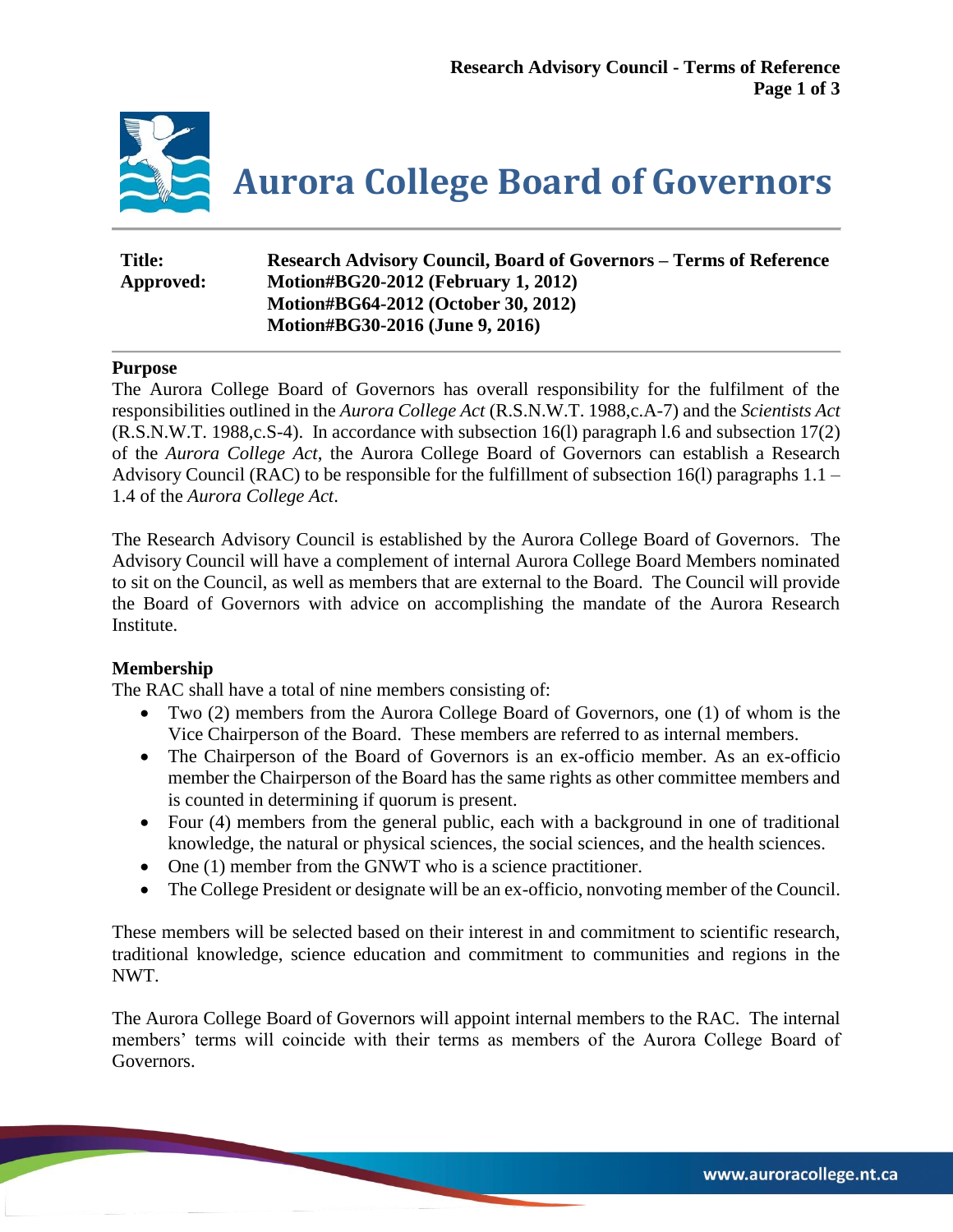The Research Advisory Council will solicit expressions of interest from the public and recommend to the Board of Governors candidates for appointment to the RAC. External members will be appointed for a three (3) year term. Initial appointments to re-establish the RAC will be two (2) members for two (2) year terms and two (2) members for three (3) year terms. At the end their first term external members may be reappointed by the Board of Governors for an additional appointment of up to three (3) years.

The Aurora College Board of Governors will appoint a GNWT science practitioner from candidates jointly recommend by the Ministers of Education, Culture and Employment and Environment and Natural Resources. The GNWT science practitioner will be appointed to the RAC for a three  $(3)$  year term.

# **Appointment of a Chairperson**

In accordance with the bylaws of the Aurora College Board of Governors, the Vice Chairperson of the Board of Governors will act as the Chairperson of the Research Advisory Council. In the absence of the Chairperson of the Research Advisory Council, the Chairperson of the Board will act as the Chairperson for the Research Advisory Council.

# **Functions and Roles**

To fulfill the requirements of Section 16 of the *Aurora College Act* on behalf of the Aurora College Board of Governors, the primary responsibility of this Council will be advising on the establishment of an annual research strategy for the Aurora Research Institute (ARI), and monitoring the progress of ARI in accomplishing this strategy.

To fulfil this responsibility the RAC will:

- Collaborate with the Vice President, Research, to establish a research strategy for ARI.
- On a yearly basis, assess the progress of ARI in achieving the goals of the research strategy, reassess the content of the strategy, and provide recommendations for the upcoming year.
- Advise the College Board on the development of a plan that guides the College's research efforts.
- With respect to the GNWT Knowledge Agenda,
	- o provide support and advice to the VP Research on the role of ARI in the GNWT Knowledge Agenda, and
	- o provide recommendations to the College Board to ensure the College's and ARI's active participation in the implementation of the GNWT Knowledge Agenda, in collaboration with ECE and ENR.
- Participate in financial decision making, as required.
- On a yearly basis, review applications to the ARI Research Assistantship and Research Fellowship programs, assess applicant eligibility, and disburse funds.
- Organize and prepare contributions to Board meetings.
- Respond in accordance with the *Aurora College Act* to research-related requests from the Legislative Assembly through the College Board.
- Promote a Canadian, northern, and circumpolar research community.
- Support the Vice President, Research, in the preparation of an annual report on the state of scientific and research issues in the NWT.
- Approve the annual report on the state of scientific and research issues in the NWT.